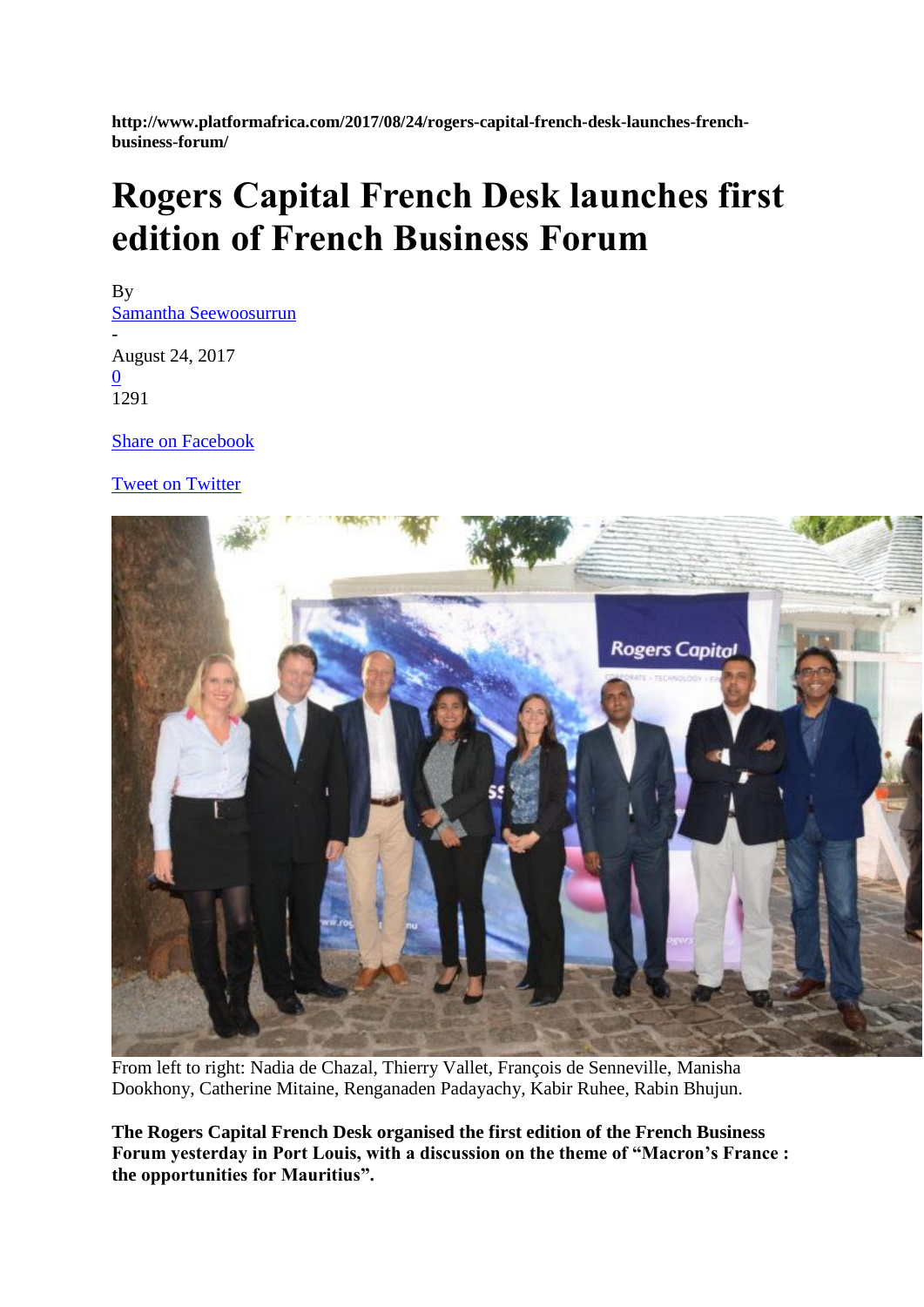The perspectives for Mauritius under the Macron Presidency were discussed by a number of panellists including Catherine Mitaine – Partner at M&S Capital Partners & InvestPlace & President of CCIFM, Thierry Vallet – General Manager at AfrAsia & Director of CCIFM, Renganaden Padayachy – Manager Economic Analysis and Industry Division at MCCI, François de Senneville – Partner, Head of the Africa Desk at Fieldfisher, Manisha Dookhony – Managing Partner of Rwenzori Consulting & Investment and Trade Strategy Advisor and Nadia de Chazal, Head of the Rogers Capital French Desk. Rabin Bhujun, Co-Founder and Editorial Director of ION News, was the moderator.

Kabir Ruhee, CEO of Rogers Capital, which is the FinTech division of the Rogers Group, said: "The time is ripe to consider the potential opportunities for Mauritius in the light of the new Presidency of Emmanuel Macron. His style, his positions, his view of Africa and his ambitions for Europe are different to that of his predecessor."

Nadia de Chazal, Head of the Rogers Capital French Desk, also commented that "We understand that our French clients welcomed the Macron Presidency with a lot of confidence for the first few weeks after his election, but the 'Macron effect' seems to have slipped already over the last couple of weeks."

"It remains to be seen whether the policies of Macron will encourage French companies to expand abroad, and if France can attract, or not, companies from other countries to set up operations in France, which will all depend on whether Macron is able to put in place a more open and flexible labour market," she added.

The panellists referred to the need to reassure investors of the fact that Mauritius is an appealing jurisdiction in view of potential risks in Africa, and to move away from the perception that Mauritius as a 'tax haven'. They noted that French companies need to adopt a more international approach to expand into Africa and that Mauritius has everything to attract such companies, and could even become a 'service hub', or a 'Silicon Valley', for Africa. The panellists considered that France is likely to become more and more important in view of Brexit and that Mauritius could benefit from this.

Regarding the innovation and technology links between France and Mauritius, Manisha Dookhony, Managing Partner of Rwenzori Consulting & Investment and Trade Strategy Advisor, considered that there were possibilities for the set up of FrenchTech entrepreneurs in Mauritius. "We have worked with the government regarding the Innovation Permit in the Budget and we are delighted that the government has accepted this. With FrenchTech in